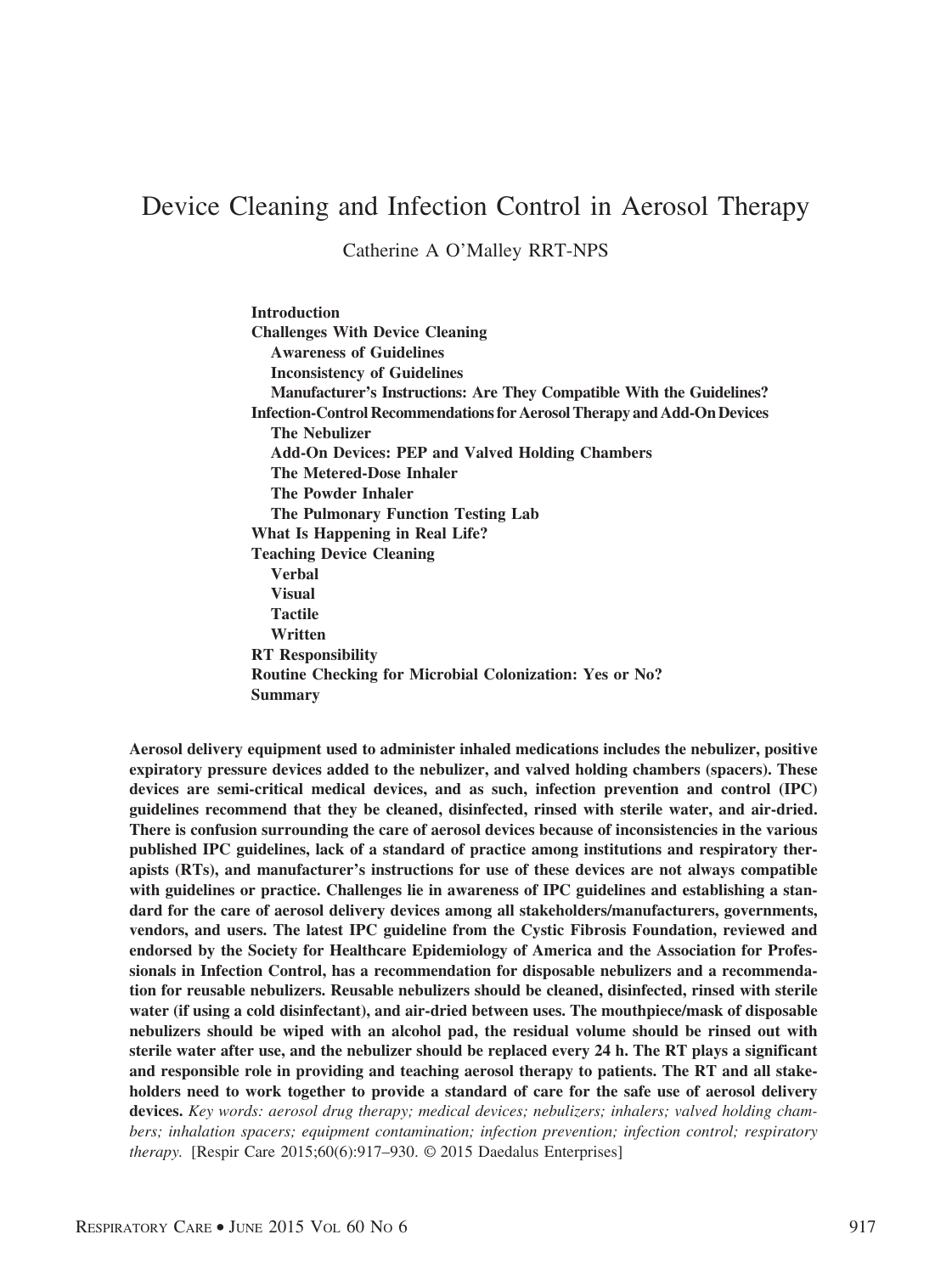#### **Introduction**

Aerosol therapy is an important and considerable aspect of respiratory care practice. The handling and care of the aerosol devices used in aerosol therapy are as important as delivering medications to the lungs. Aerosol delivery devices include nebulizers, spacers or valved holding chambers, and any add-on devices used during aerosol delivery, specifically positive expiratory pressure (PEP) therapy devices, many of which are designed for use during aerosol treatment. These devices are categorized as semi-critical medical devices because they come in contact with mucous membranes, and according to infection prevention and control (IPC) guidelines, semi-critical medical devices require thorough cleaning followed by high-level disinfection.1 The goal in aerosol therapy is to medicate, not contaminate. In addition to IPC guidelines, it is important to follow the instructions for use provided by the manufacturers of medical devices to maintain the integrity and function of the devices. Unfortunately, there can be discord between the manufacturers' recommendations and the guidelines, creating confusion and possible misuse of aerosol devices.

Here, I address the challenges of device cleaning and infection control in aerosol therapy, which include an awareness of evidence-based guidelines, consistency among the various guidelines, and compatibility between these guidelines and the recommendations of device manufacturers. Topics include the most current IPC recommendations for nebulizer care in the home and in the hospital; the guidance or lack thereof for other aerosol delivery devices, namely PEP devices and spacers; and information about real life practices, teaching tips, and a list of responsibilities for the respiratory practitioner when it comes to device cleaning and infection control in aerosol therapy. Finally, I address the question of whether aerosol devices and pulmonary function testing equipment should be routinely checked for microbial contamination.

#### **Challenges With Device Cleaning**

#### **Awareness of Guidelines**

There are several evidence-based guidelines available from professional and nonprofit organizations: government, regulatory, and accrediting agencies, such as the American Association for Respiratory Care (AARC), Centers for Disease Control and Prevention (CDC)/Healthcare Infection Control Practices Advisory Committee (HICPAC), the World Health Organization (WHO), the Infectious Diseases Society of America, the Society for Healthcare Epidemiology of America (SHEA), the Association for Professionals in Infection Control and Epidemiology (APIC), and the Cystic Fibrosis Foundation. These organizations assemble committee members who are experts in their field to find and evaluate scientific evidence and knowledge and to publish recommendations for health-care providers to help them take better care of their patients. Recommendations for the care of respiratory equipment are included in these guidelines, with specific attention given to nebulizers.

In 2001, the Cystic Fibrosis Foundation convened an infection-control committee to revise and update their infection-control recommendations for people with cystic fibrosis (CF), and their consensus document was published in 2003.2 In this document, stringent recommendations are given for nebulizer care, and they applied to nebulizers used in the home and the hospital: clean, disinfect, rinse, and air-dry nebulizers between uses.

The challenge is to be aware of the guidelines. Before and following implementing the 2003 Cystic Fibrosis Foundation guidelines, Lester et al<sup>3</sup> surveyed subjects with CF and respiratory therapists (RTs) on the use and maintenance of nebulizers. They found a wide disparity in cleaning methods among the subjects, which paralleled the diversity among the RTs' methods and instructions for nebulizer care. They concluded that there needs to be improvement in nebulizer care, that a standard method for nebulizer cleaning and disinfecting is imperative for home and hospital, and that awareness and education of both patients and staff need more focus in this regard. It was an awareness of the Cystic Fibrosis Foundation consensus document that inspired this study and the findings.

Like Lester et al,  $3$  O'Malley et al<sup>4</sup> investigated their institution's practice in light of the 2003 Cystic Fibrosis Foundation guidelines. They looked at their hospital's policy of changing disposable nebulizers every 24 h without any cleaning, disinfecting, or rinsing between treatments. The purpose of the study was to determine whether this practice was safe related to IPC for patients with CF (safe meaning that no pathogens important in CF were colonized in the nebulizers over a 24-h period). They found no pathogen growth and concluded that their practice was acceptable and safe. The point is that to provide the best

Ms O'Malley is affiliated with the Ann & Robert H Lurie Children's Hospital of Chicago, Chicago, Illinois.

Supplementary material related to this paper is available at http:// www.rcjournal.com.

Ms O'Malley presented a version of this paper at the 53rd RESPIRATORY CARE Journal Conference "Aerosol Drug Delivery in Respiratory Care," held June 6–7, 2014, in St Petersburg, Florida.

Ms O'Malley has disclosed relationships with PARI and Novartis.

Correspondence: Catherine Ann O'Malley RRT-NPS, Ann & Robert H Lurie Children's Hospital of Chicago, 225 East Chicago Avenue, Box 58, Chicago, IL 60611-2605. E-mail: comalley@luriechildrens.org.

DOI: 10.4187/respcare.03513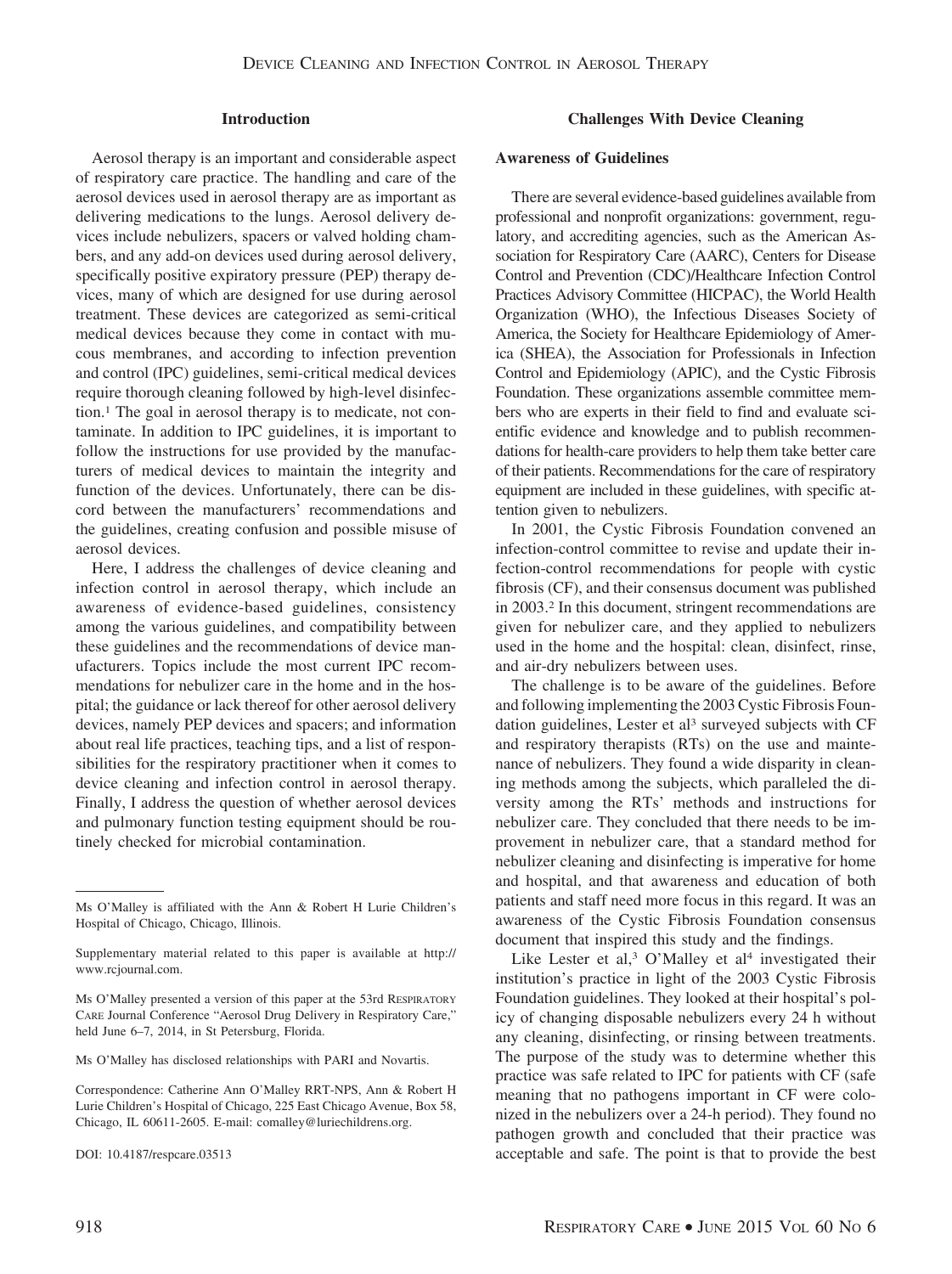care for patients, it is important to be aware of the current evidence-based guidelines. Awareness precipitates action and discovery.

Not all health-care professionals are aware of the guidelines. For example, Garber et al<sup>5</sup> randomly surveyed CF center health-care professionals to determine what barriers existed in following the 2003 infection-control guidelines for CF and found that only 60% of respondents reported that they were aware of the guidelines. Similar findings were reported by Lugtenberg et al<sup>6</sup> when investigating why general practitioners in the Netherlands do not adhere to national guideline recommendations. In addition to the lack of knowledge of the recommendations, they identified other barriers, such as disagreement with the recommendations, organizational constraints to following the recommendations, and ambiguity in the guidelines. Although there is more than one barrier to the implementation of infection-control guidelines in any healthcare setting,<sup>7</sup> lack of awareness is a significant one. Change begins with awareness.

## **Inconsistency of Guidelines**

There are noteworthy inconsistencies that exist among the recommendations for nebulizer care found in published guidelines, and the evidence is not entirely supportive, which creates confusion for practitioners. To illustrate, the following quotations are from active (as of mid-2014) published guidelines on nebulizer care.

The 2003 Cystic Fibrosis Foundation guideline states, "Between treatments on the same patient, disinfect, rinse with sterile water or filtered water  $(0.2 \mu m)$ , and air-dry small volume in-line or handheld medication nebulizers."<sup>2</sup> The word clean is omitted in this statement; however, the text of the Cystic Fibrosis Foundation guideline clearly states the importance of cleaning before disinfection. Many of the references associated with this statement are studies that found nebulizers used in the home of subjects with CF to be contaminated with a variety of bacterial pathogens in the absence of adequate cleaning, disinfecting, and drying of the nebulizers.8-11 All of this evidence clearly supports a more stringent recommendation for nebulizer care in the home setting.

With respect to the hospital setting, the evidence of contaminated nebulizers referenced in the Cystic Fibrosis Foundation guideline describes several factors that contribute to contamination, such as the use of multi-dose bottles of medication, nebulizers remaining in line with the ventilator circuit and being contaminated with ventilatortubing condensate, lack of aseptic technique by clinicians, and poor adherence to handwashing.12-14 There is only one reference regarding bacterial contamination found in a hand-held nebulizer in a day-hospital setting. Vassal et al<sup>15</sup> studied 44 subjects with CF and positive sputum cultures for *Pseudomonas aeruginosa* and found two thirds of the nebulizers to be contaminated with pathogens after a single use. The method described for collecting specimens was to rinse out the entire nebulizer system (nebulizer cup, corrugated tubing, and mouthpiece), homogenize the fluid, and then culture it. One could speculate that the mouthpiece played a role in the contamination. A study by Cobben et al<sup>16</sup> supports this speculation. They studied a severe outbreak of *P. aeruginosa* from contaminated nebulizers, and the outbreak ceased after they adopted the policy of changing the mouthpieces every 24 h.

The 2003 CDC/HICPAC guideline states, "Between treatments on the same patient: clean, disinfect, rinse with sterile water (if rinsing is necessary), and dry smallvolume in-line or hand-held nebulizers."17 This statement is all inclusive: clean, disinfect, rinse, and dry between treatments. However, the references provided in this stringent recommendation do not support the need to clean and disinfect.18-20 Rather, the evidence in these references supports the use of sterile water for rinsing the nebulizer, air-drying after use, and avoidance of contaminated bottles of medication.

The 2004 CDC/HICPAC (revision) states, "Between treatments on the same patient, disinfect, rinse with sterile water, or air-dry small-volume in-line or hand-held medication nebulizers."21 This statement is a revision of the 2003 CDC/HICPAC guideline, and the references are the same. Similar to the 2003 Cystic Fibrosis Foundation guideline, the word clean is omitted; however, the document recommends to "thoroughly clean all equipment and devices to be sterilized or disinfected." Interestingly, this statement is the same as that in the CDC guidelines from 1994.22 What is significant is that the wording has changed: "and" was replaced with "or." The change is important. It could be translated that you have a choice to disinfect and rinse between treatments *or* simply air-dry between treatments. Many hospital practices are congruent with the practice of simply rinsing nebulizers between treatments and allowing them to air-dry.23

The 2012 AARC clinical practice guideline states, "Jet nebulizers should be cleaned, rinsed with sterile water, and air-dried between treatments on the same patient."24 This statement omits the word disinfect. In addition, "or" has again been replaced with "and." To date, this is the most recently published guideline by the AARC on the topic of aerosol delivery, and the references provided to support this statement are the same as the 2003 guidelines from CDC/HICPAC and the Cystic Fibrosis Foundation.

Is anyone confused? It helps to summarize the *evidence* referenced in the above guidelines with respect to nebulizer care. In the home setting, nebulizers are contaminated with bacterial pathogens in the absence of adequate cleaning, disinfecting, and drying. In the hospital setting, nebulizers become contaminated if subjected to ventilatortubing condensation or if tap water is used to wash/rinse them. One study showed that two thirds of hand-held dis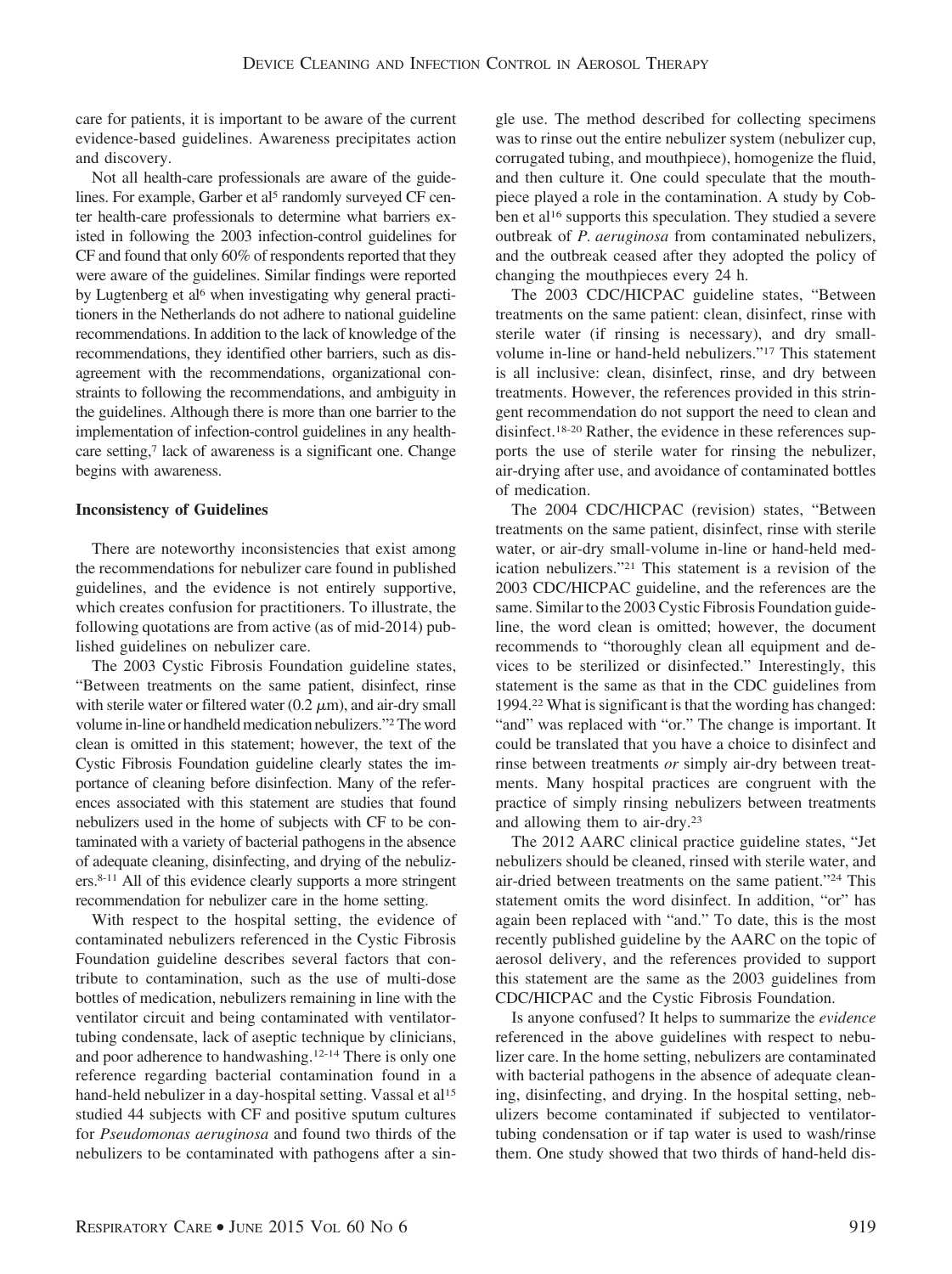posable nebulizers used by subjects with CF and colonized with *P. aeruginosa* were contaminated after one use. Crosscontamination happens with the use of multi-dose bottles of medication between patients and the lack of aseptic technique and hand hygiene of clinicians.

# **Manufacturer's Instructions: Are They Compatible With the Guidelines?**

The manufacturers of aerosol delivery devices include instructions for use in their packaging. There are two important aspects of the instructions to keep in mind when determining how best to clean and disinfect a device. First, the instructions are part of the labeling of the device that received clearance from the FDA. This is all very legal and does not allow the manufacturer to formally waiver from the instructions for use. Second, the manufacturer's instructions are important to maintain the function and integrity of the device. In other words, you do not want to destroy a device when trying to clean and disinfect it.

The clinician will find that instructions for use from the manufacturers are not always compatible with the IPC guidelines. A clear example of this is the instructions for disposable nebulizers, which are commonly used in the hospital setting. A typical instruction will recommend washing with dishwashing liquid and warm water, followed by rinsing with warm water and air-drying, but will offer no guidance for disinfection. In fact, it will state, "Do not sterilize." In defense, disposable equipment is not intended for prolonged use. It is manufactured for disposable use. The more important issue is the instructions recommending tap water as a final rinse. Unlike the IPC guidelines, manufacturers' instructions do not appear to be concerned with tap-water contaminants.

With respect to disinfection and tap-water use, instructions for reusable nebulizers are in conflict with the IPC guidelines as well. Instructions for reusable nebulizer equipment all recommend that the nebulizer parts be cleaned with soap and water, rinsed with tap water, and air-dried after use; however, they vary on the frequency recommended for disinfection. You will find instructions to disinfect daily, at the end of the treatment day, or every other day. This is in direct conflict with the IPC guidelines recommending that semi-critical medical devices (eg, nebulizers) be cleaned, disinfected, rinsed with sterile water (if using a cold disinfectant), and air-dried after each use. And again, there is the tap-water issue. Simply cleaning/rinsing with tap water between uses is not recommended because tap water is a known source of potentially pathogenic organisms.2 Using tap water for the soapand-water cleaning step is fine if you are going to follow this step with disinfection, but the *final* rinse of respiratory equipment should be with sterile water only.

Following the recommended *frequency* of cleaning and disinfecting equipment according to the IPC guidelines versus the manufacturers' instructions for use will not destroy the device. Standaert et al<sup>25</sup> looked at the impact of repetitive use and cleaning of 4 models of disposable nebulizers and one reusable nebulizer in terms of their output and aerosol distribution after 100 cycles and found no clinically important change in performance. In fact, the reusable nebulizer maintained a 2–3 times higher output rate compared with the disposable nebulizers. What may impact the integrity of the nebulizer is the *option* of disinfection. For example, instructions are not going to recommend disinfection by a microwave if the device has metal components or boiling if the material of the device will warp or melt in the process. In this respect, it is important to use the disinfection option that the manufacturer permits.

Manufacturers' instructions for use are not always compatible with *all* of the disinfecting options in the guidelines and vice versa. For example, often you will read an instruction that will recommend Control III. Why? What is it? Control III contains benzylammonium chloride, which happened to be a popular antiseptic/disinfectant in the 1950s and 1960s, and perhaps it simply is an established/historical disinfectant that continues to be cleared by the FDA and recommended by manufacturers (personal communication, 2014, David Weber MD, Division of Infectious Disease, University of North Carolina, Chapel Hill, North Carolina). Control III is actually a poor disinfectant because it does not have broad activity, is slow in action, and is associated with pathogenic outbreaks.26 The Cystic Fibrosis Foundation does not recommend Control III.

Another frequently recommended/historical disinfectant is vinegar (acetic acid). Vinegar is effective in killing *P. aeruginosa*, but it is not effective in killing other potential pathogens, such as *Staphylococcus aureus* and *Escherichia coli*. Therefore, according to the Cystic Fibrosis Foundation guidelines, vinegar is not a recommended disinfectant for nebulizers.2

There are several choices of aerosol delivery devices on the market, and if possible, you want to use the one that meets all of your needs in terms of operation/effectiveness *and* infection control. Manufacturers have been aware and responsive to this need, which is a good trend and is in concordance with WHO (http://whqlibdoc.who.int/ publications/2003/9241546182.pdf, *Accessed April 1, 2014*), which states that the ideal conditions to ensure the safety and performance of medical devices is to have all stakeholders (ie, manufacturer, government, vendor, and user) share in the responsibility and cooperate/communicate with each other. Manufacturers that I have known personally that exemplify this statement are Smiths Medical (Watford, United Kingdom), PARI Respiratory Equipment (Midlothian, Virginia), and Monaghan Medical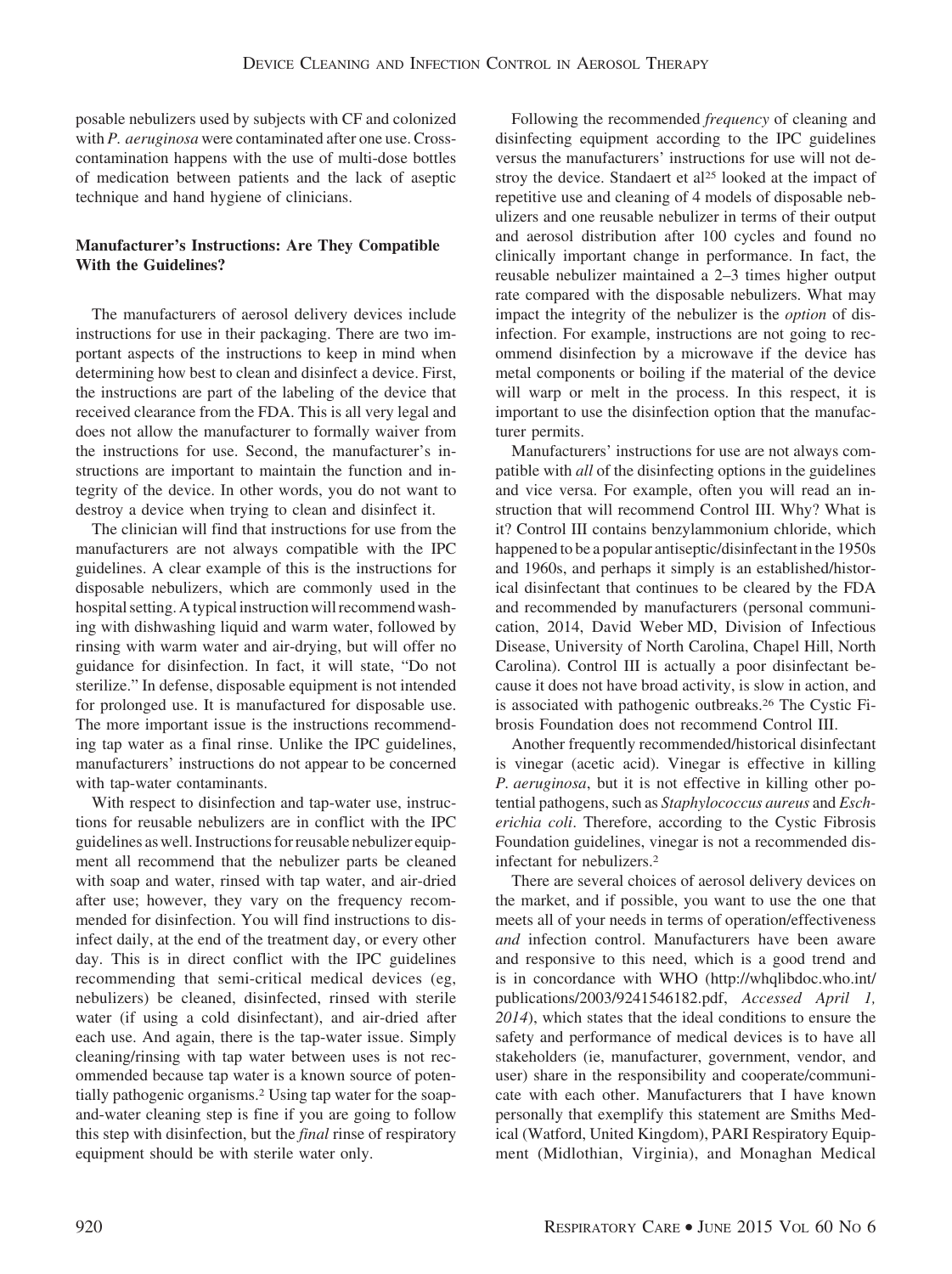(Plattsburgh, New York). For example, the original vibratory PEP (oscillatory PEP) device, the Acapella vibratory PEP therapy system manufactured by Smiths Medical, is designed to be used in conjunction with an aerosol; however, it cannot be taken apart for proper cleaning, which I pointed out during an introductory in-service. Soon afterwards, they designed the Acapella Choice and Acapella Duet. These devices can be taken apart, cleaned, and disinfected in several ways that are compatible with the guidelines. PARI Respiratory Equipment, a well-known manufacturer of respiratory care products, including several types of reusable nebulizers that have been in many clinical trials, consulted with me to make sure that their instructions for use of the Altera, an electronic nebulizer specifically manufactured for use with the medication aztreonam (Cayston), included options that were compatible with the Cystic Fibrosis Foundation guidelines. And finally, Monaghan Medical contacted me to assist them in preparing their instructions for one of their new oscillating PEP devices, the Aerobika. As a result, the instructions for this device, which can be used with a nebulizer, have several options for disinfection that are compatible with the Cystic Fibrosis Foundation guidelines. Communication between stakeholders makes a better product for patients.

# **Infection-Control Recommendations for Aerosol Therapy and Add-On Devices**

Collaboration and partnership among the various organizations are increasing.27 The most recent evidence-based IPC guideline, Infection Prevention and Control Guideline for Cystic Fibrosis: 2013 Update,<sup>28</sup> was commissioned by the Cystic Fibrosis Foundation and intended for use by health-care personnel caring for patients with CF. This guideline includes relevant recommendations from the evidence-based guidelines of CDC/HICPAC, WHO, Infectious Diseases Society of America, and SHEA. In addition, the draft of this guideline was open for review by the CF and IPC communities, and it was reviewed and endorsed by SHEA and APIC. It is this guideline that I will use as a reference for the most current evidence-based recommendations for the care of aerosol delivery devices.

## **The Nebulizer**

Earle H Spaulding categorized patient care items according to the degree of risk for infection involved in their use.1 The categories are: critical (items that enter sterile tissue or the vascular system), semi-critical (items that come in contact with mucous membranes or non-intact skin), and non-critical (items that come in contact with intact skin but not mucous membranes). The nebulizer is a semi-critical item and is often the example given for respiratory equipment used in the guidelines. The nebulizer also happens to be the target of much research; therefore,

| Table 1. | Recommended Steps for Nebulizer Cleaning and |  |
|----------|----------------------------------------------|--|
|          | Disinfecting in the Home                     |  |

| 1) Clean the nebulizer parts with dish detergent and water.     |  |  |
|-----------------------------------------------------------------|--|--|
| 2) Disinfect with one of the following options (choice based on |  |  |
| permission by the manufacturer <i>and</i> patient preference):  |  |  |
| Cold methods:                                                   |  |  |
| Soak in 70% isopropyl alcohol for 5 min.                        |  |  |
| Soak in 3% hydrogen peroxide for 30 min.                        |  |  |
| Heat methods:                                                   |  |  |
| Boil for 5 min.                                                 |  |  |
| Microwave for 5 min.                                            |  |  |
| Wash in a dishwasher if the dishwasher achieves a temperature   |  |  |
| of $>$ 158°F or 70°C for 30 min.                                |  |  |
| Use an electric steam sterilizer.                               |  |  |
| 3) Rinse (if using a cold disinfectant) with sterile water.     |  |  |
| 4) Air-dry thoroughly prior to storage.                         |  |  |

there are data to support IPC recommendations on its use and care.

General rules to follow for all nebulizers are: 1) Nebulizers are for single-patient use only; 2) always use an aseptic technique when handling the nebulizer and dispensing the medication; and 3) single-dose vials of medication are always preferred. If multi-dose bottles are used, follow careful instructions and technique to prevent medication contamination.

**In the Home Setting.** The steps recommended for nebulizers used in the home setting are to clean, disinfect, rinse (if rinsing is needed), and air-dry after each use (Table 1). The first step is to clean the nebulizer parts with dish detergent and water. This step is not simply a soak, but a good old-fashioned soap-and-water washing to remove organic and inorganic debris. Ideally, this step should be performed soon after use, but if this is not possible, then at least rinse the nebulizer parts well with water to prevent the medication/debris from drying onto the plastic, which would make cleaning more difficult. As mentioned earlier, tap water is acceptable to use for the cleaning step, if disinfection will follow.

The second step is to disinfect. There are several options for disinfecting: heat methods and cold soaking methods (see Table 1). These options are recommended based upon the fact that they are effective in killing organisms and they are recognizable methods/materials in the home setting. It is important for the patient/family to choose an option that works well for them *and* one that the manufacturer of the device permits.

The third step is to rinse the nebulizer with sterile water *if* the choice for disinfecting is to use a cold method disinfectant. The two recommended disinfectants are 3% hydrogen peroxide and 70% isopropyl alcohol. For disinfection to be effective, the nebulizer parts must be soaked for the recommended length of time: 5 min in hydrogen per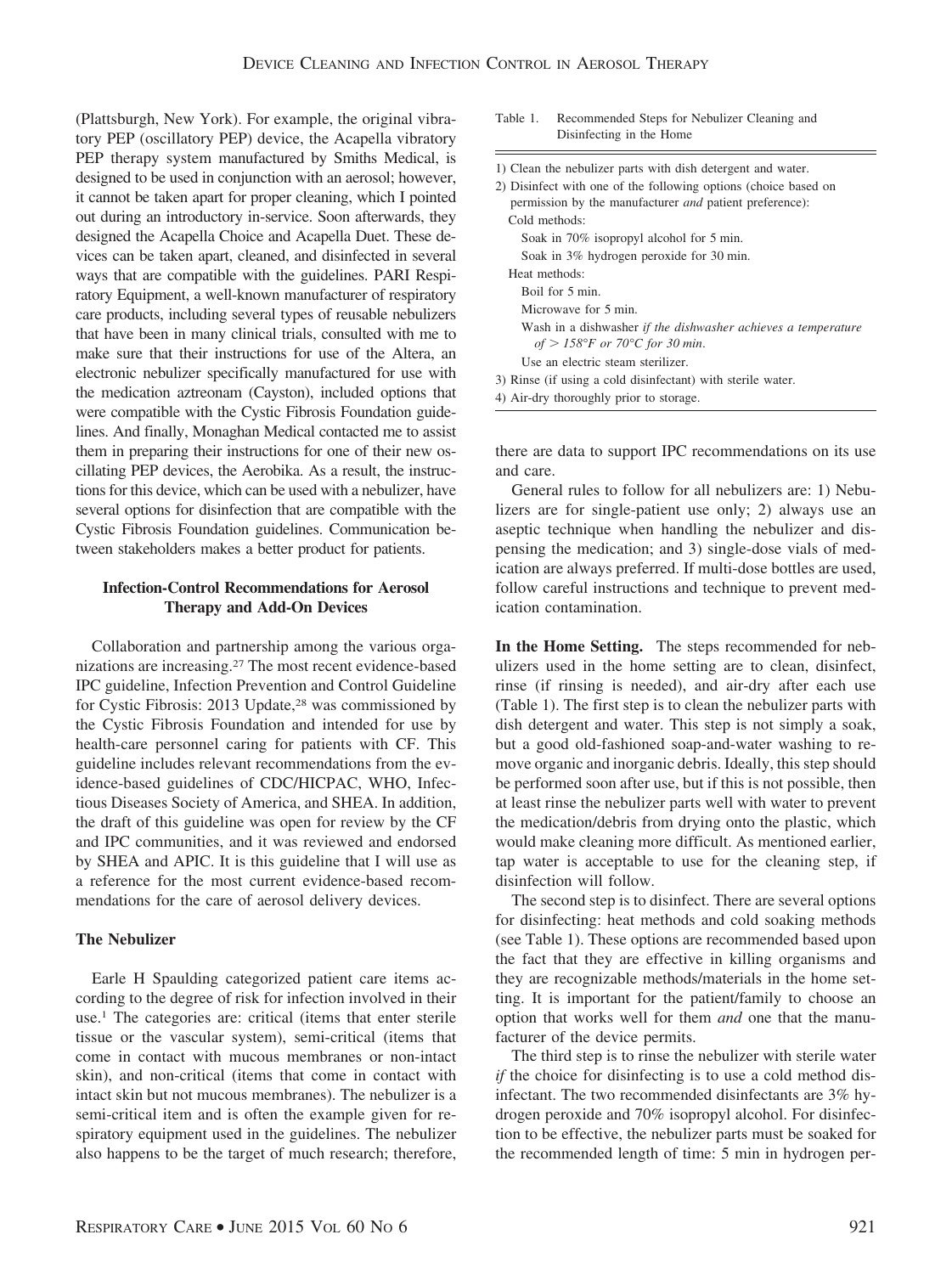Table 2. Recommendations for Nebulizer Care in the Hospital

| Immediately after administering aztreonam:                                                                                                                                                                                          |  |
|-------------------------------------------------------------------------------------------------------------------------------------------------------------------------------------------------------------------------------------|--|
| Disassemble the Altera nebulizer.                                                                                                                                                                                                   |  |
| Place the parts into a ziplock specimen bag.                                                                                                                                                                                        |  |
| Label the bag with the patient's sticker.                                                                                                                                                                                           |  |
| Take the Altera nebulizer to the reprocessing department.                                                                                                                                                                           |  |
| Dropping off the nebulizer:                                                                                                                                                                                                         |  |
| Directly hand the specimen bag to the reprocessing department staff.<br>Confirm the pickup time.<br>Picking up the nebulizer:<br>Confirm the right name and device.<br>Take the reprocessed Altera nebulizer to the patient's room. |  |
|                                                                                                                                                                                                                                     |  |

oxide or 30 min in isopropyl alcohol.28 The liquid disinfectants will lose activity over time; therefore, how often these solutions can be reused is uncertain, and again, only sterile water should be used for the final rinse because tap water has known potential contaminants.<sup>2</sup> It is important to note that distilled water is not sterile water. Distilled water is processed to remove many impurities and minerals, but it can become contaminated with *Burkholderia cepacia* complex during the processing.2

The fourth and final step is to air-dry the nebulizer parts. It is important to thoroughly air-dry the nebulizer parts before storage because storing equipment when it is wet can be a favorable environment for bacterial growth.2 Shake the nebulizer parts well, and lay each part out to air-dry, such as on top of paper towels on a clean counter. Care needs to be taken not to contaminate the parts after they have been cleaned and disinfected. Contamination can be avoided by good handwashing and not touching the inside sections of the device when laying them out to dry or when reassembling (aseptic technique).

**In the Hospital Setting.** There are two types of nebulizers: disposable and reusable. Disposable nebulizers are the most common type of nebulizer used in the hospital setting. However, there are some hospitals that may also use reusable nebulizers, which are more durable and typically used in the home setting. Actually, some inhalation medications require a specific nebulizer system for delivery. For example, aztreonam requires the Altera nebulizer for administration, which is an electronic reusable nebulizer. As a result, the current IPC guidelines of the Cystic Fibrosis Foundation have a recommendation for both disposable and reusable nebulizers (Table 2).

**Disposable Nebulizers.** The recommendation for disposable nebulizers used in the hospital setting is to rinse the residual medication out with sterile water, wipe the mouthpiece or mask with an alcohol pad after each use, and discard the disposable nebulizer after 24 h. There is evi-

dence to support using a disposable nebulizer for up to 24 h. O'Malley et al<sup>4</sup> investigated the practice of using a disposable nebulizer in the hospital for a 24-h period without any cleaning or disinfecting between uses and discovered that there was no growth of bacteria.

Table 3. In-Patient Plan for Reprocessing the Altera Nebulizer Used

With Aztreonam

This finding is a welcome one since disposable equipment is not designed for reprocessing, particularly with respect to disinfecting, and is more congruent with current hospital practices.<sup>23</sup> What is new and different in the Cystic Fibrosis Foundation guideline is the recommendation to wipe a nebulizer's mouthpiece or mask with an alcohol pad. This specific recommendation does not have an evidence-based reference attached to it; however, there is evidence that wiping a device with 70% alcohol can be an effective infection prevention practice.29 In addition, removing organic debris from the mask or mouthpiece should make the following aerosol treatment more pleasant for the patient.

**Reusable Nebulizers.** The recommendation for reusable/durable nebulizers in the hospital setting is the same as in the home setting: clean, disinfect, rinse (if using a cold disinfectant), and air-dry between treatments. This process can be done in the patient's room if hospital policy permits and if this responsibility can be delegated appropriately. For example, a parent or caregiver who stays with the patient while in the hospital may agree to the responsibility for nebulizer care, or the RT staff can commit to the obligation. The alternative is to have the hospital's reprocessing department handle the cleaning and disinfecting of reusable nebulizers. This arrangement will need an in-patient plan in place (Table 3). The reprocessing department requires instructions for use from the manufacturer of the nebulizer to reprocess the nebulizer correctly. The staff and reprocessing department will also need to communicate and cooperate with a plan that results in an appropriately disinfected device being returned to the correct patient at the correct time.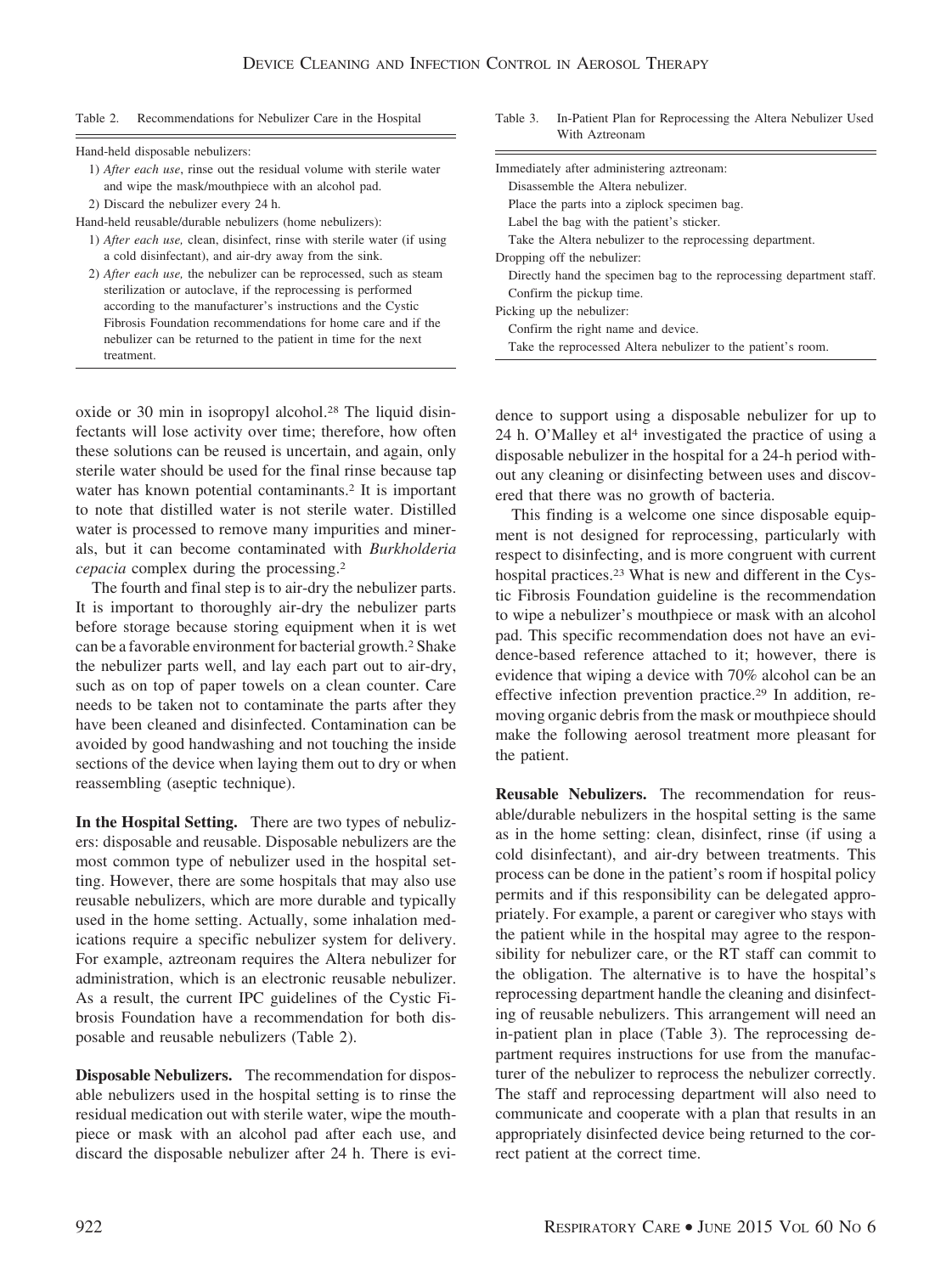# **Add-On Devices: PEP and Valved Holding Chambers**

Add-on devices refer to PEP devices and valved holding chambers, also known as spacers, used in conjunction with aerosol therapy. These devices are semi-critical medical items; they come in contact with mucous membranes. They are a vehicle for aerosolized particles that enter the lower airways, and as such, they should be subject to the same recommendations as nebulizers: clean, disinfect, rinse, and air-dry between uses.

In theory, PEP devices used alone (ie, without an aerosol) are less invasive. However, if you add them to a nebulizer, it is important to treat them as a nebulizer in terms of cleaning and disinfecting. Many of the oscillating PEP devices on the market (eg, Acapella and Aerobika) can be cleaned and sterilized much the same way as reusable nebulizers. The manufacturers of these devices have taken into consideration the IPC guidelines, and with compatible instructions for use. The devices can be taken apart for thorough cleaning and disinfected in several ways, including heat options that are compatible with the current guidelines for IPC. For this reason, they make a good choice for an add-on PEP device.

Valved holding chambers are more difficult to navigate between the IPC guidelines and manufacturers' instructions for use. The purpose of a valved holding chamber is to improve drug delivery, and its use in respiratory care is inarguable.30 However, it is a semi-critical medical device, which warrants that it be cleaned, disinfected, rinsed, and air-dried between uses. In contrast, the manufacturers' instructions recommend washing the valved holding chamber with soap and water once a week. There is published evidence that bacterial contamination is common in spacer devices used in the home setting. Cohen et al<sup>31</sup> investigated spacers used by 62 children with asthma and found that 35% of the spacers and 25% of the masks were contaminated with microorganisms: *P. aeruginosa*, *S. aureus*, and *Klebsiella pneumoniae.* The investigators concluded that spacer devices should be cleaned and dried after each use.

With respect to cleaning the valved holding chambers, there are a few other issues and controversies. First, how much soap (detergent) should one use when cleaning the spacer? In a review article regarding electrostatics and inhaled medications,<sup>32</sup> the authors suggest that the detergent concentration is not important: that a few drops is all that is needed, which was based on a study by Piérart et al.33 These investigators used a wide range of detergent concentrations and did not find a difference in fine particle delivery.32,33 Second, should the soap be rinsed off or allowed to remain on the device to reduce the electrostatic charge in the spacer? The literature states the benefit of not rinsing the detergent off after washing and to simply wash

in detergent and allow the device to air-dry.30,32 The reason for not rinsing the detergent off is to protect against electrostatic charge, which can result in inconsistent medication delivery. However, not rinsing the detergent off seems to negate the purpose of cleaning the device. After all, rinsing is a key step in the cleaning and disinfecting. In addition, there is the potential for contact dermatitis from the detergent.30,32 The most plausible solution for IPC is to use a spacer device that is made of antistatic material, where one can follow the appropriate IPC recommendation and avoid possible contact dermatitis from the detergent.

There are aerosol delivery devices used in the hospital setting that lack IPC research. The devices of considerable concern include valved holding chambers, PEP-aerosol combination therapies such as the MetaNeb circuit (Hill-Rom, St Paul, Minnesota), and electronic vibrating mesh nebulizers placed in line with the ventilator circuit. Unlike traditional jet nebulizers, electronic nebulizers are not subject to ventilator-tubing condensate. In addition, there is the risk of ventilator-associated pneumonia every time the circuit is opened; therefore, one must consider the risk/benefit ratio when deciding how often to replace this type of in-line nebulizer. I am frequently faced with clinicians wondering how to clean, disinfect, or replace these devices. In the absence of evidence, the correct answer is uncertain, and again, the manufacturers' instructions for use are in conflict with IPC guidelines for semi-critical medical devices. What is the solution to this dilemma? To follow the ideal principle stated by WHO, all stakeholders need to communicate and share in the responsibility to deterimine the best practice for the safe use and performance of these devices in the hospital setting. Research anyone?

## **The Metered-Dose Inhaler**

The metered-dose inhaler (MDI) has an actuator, also known as the boot, and a canister that contains the pressurized medication. There are specific cleaning instructions for the actuator that health-care professionals and patients need to know.34 Manufacturers recommend rinsing the actuator well under warm running water for about 30 s on one end and 30 s on the other at least once a week, and the metal canister is not to get wet; it should be set aside. Although manufacturers refer to this instruction as cleaning the device, the purpose for rinsing the actuator has nothing to do with IPC. It has to do with removing medication buildup in the actuator that can block the spray of medication. Chlorofluorocarbon propellants in MDIs were switched to hydrofluoroalkane propellants, and as a result, there may be an issue with the chlorofluorocarbonfree actuators clogging.30,35 A blocked actuator is indeed a problem, but so is running tap water. Again, tap water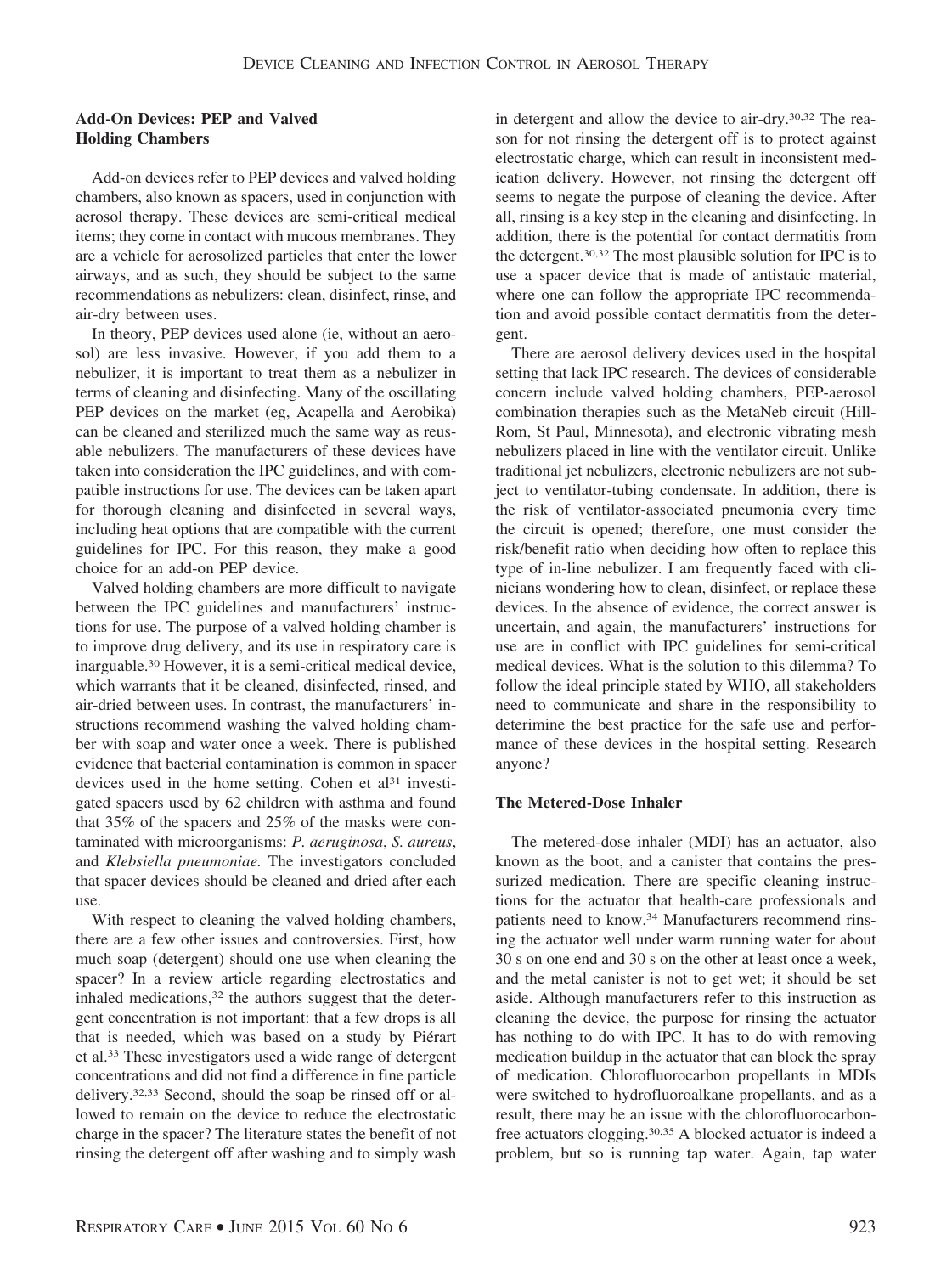should not be the final rinse for respiratory equipment. Admittedly, flushing the actuator with running sterile water may be a bit difficult/tedious to accomplish. What is the solution?

There are institutions that employ the common canister protocol, which is a cost-saving strategy used in hospitals and clinics to deliver MDI medications or to teach MDI technique using a placebo MDI. In both scenarios, the MDI is reused between patients, along with an individual valved holding chamber.29 If using the MDI with a singleuse, patient-specific spacer device, the MDI is no longer categorized as a semi-critical medical device and, in this case, would be considered a non-critical medical device.1 According to the CDC, non-critical medical devices with a smooth hard surface can be decontaminated where they are used and do not require reprocessing. Seventy percent alcohol is an approved disinfectant for non-critical medical devices, and the recommendation is to have an exposure time of at least 1 min. Nevertheless, the concern with cross-contamination with the common canister protocol has been addressed in several investigative studies.<sup>29,36</sup> Many have shown no growth when the MDI canister and actuator are wiped well with a 70% alcohol pad. The overall conclusion by APIC [\(http://www.ismp.org/newsletters/](http://www.ismp.org/newsletters/acutecare/articles/20090409.asp) [acutecare/articles/20090409.asp,](http://www.ismp.org/newsletters/acutecare/articles/20090409.asp) *Accessed August 11, 2014*) is that hospitals and their infection control teams should discuss and analyze their processes, and if they choose to use a common canister protocol, they should emphasize following a protocol that includes hand hygiene and wiping the MDI with alcohol before and after use between patients. Perhaps, wiping one's personal MDI (actuator and canister) with an alcohol pad would be a safer option than rinsing it under running tap water.

# **The Powder Inhaler**

Powder inhalers should not get wet. It is essential to keep these devices dry because any wetness can inhibit proper function and delivery of the powder medication. Hand hygiene before use, wiping the mouthpiece off with a dry clean cloth such as a paper towel, and proper storage are necessary.

# **The Pulmonary Function Testing Lab**

Aerosol therapy conducted in the pulmonary function lab is for testing purposes only, such as a methacholine challenge or a bronchodilator response. The aerosol delivery devices used to conduct the test should be singlepatient use only. At the end of testing, the devices should be discarded or dispensed to the patient with instructions on use, including cleaning and disinfecting.

## **What Is Happening in Real Life?**

A survey was sent randomly to respiratory care directors and RTs across the country (see the supplementary materials at http://www.rcjournal.com). The purpose of the survey was to gather information on current practices related to aerosol delivery devices. Unfortunately, the survey response was only 13%, which was not significant enough to draw general conclusions from the results.

However, calculations based on these data provide some insight. 1) Ninety-three percent of hospitals use disposable nebulizers. 2) Replacing disposable nebulizers varies between hospitals: daily (20%), every 2–3 d (27%), and weekly (29%). The outliers include 6% that never replace them, and 3% that replace them after every use. Fifteen percent mentioned replacing them daily if the patient has a particular diagnosis, such as CF. 3) Most hospitals (36%) do nothing with nebulizers between treatments, followed by 31% that rinse with sterile water and 15% that rinse with tap water. Other practices reported include air-drying (7%); shaking out residual volume (7%); disposal (3%); and cleaning, disinfecting, rinsing with sterile water, and air-drying (only 1%). 4) Response rates were similar regarding whether the RT or the home-care representative is responsible for teaching nebulizer care in the home. 5) Most RTs (33%) recommend that nebulizers in the home be cleaned daily, 28% recommend after each use, 12% recommend weekly, 9% recommend every 2–3 d, and 13% do not know. 6) Most RTs (40%) recommend that nebulizers in the home be disinfected weekly, 25% recommend daily, 13% recommend every 2–3 d, 3% recommend after each treatment, and 15% do not know. 7) Most RTs (55%) simply store the spacer device in the ziplock bag between uses in the hospital, and 7% clean the mask/mouthpiece with an alcohol pad before storing in the ziplock bag. 8) Most RTs (60%) never replace spacer devices used in the hospital, and 9% replace them weekly. 9) RTs (60%) are responsible for teaching spacer device care, followed by home-care representatives (17%). Twelve percent of the people who responded do not know who teaches spacer device care. 10) RTs (55%) routinely check respiratory equipment (including the pulmonary function testing lab) for microbial contamination, and 45% do not.

Based on this preliminary data, my assessment and recommendations are: 1) Practices for the care of aerosol delivery devices among RTs and hospitals lack a standard. 2) The stakeholders (ie, hospital, RTs, and home-care representatives) need to be aware of the IPC guidelines on the recommendations for cleaning and disinfecting of semicritical medical devices and work together to practice a standard that ensures the safe use of these devices to best serve the patient. 3) Tap water should never be used for the final rinse of medical devices.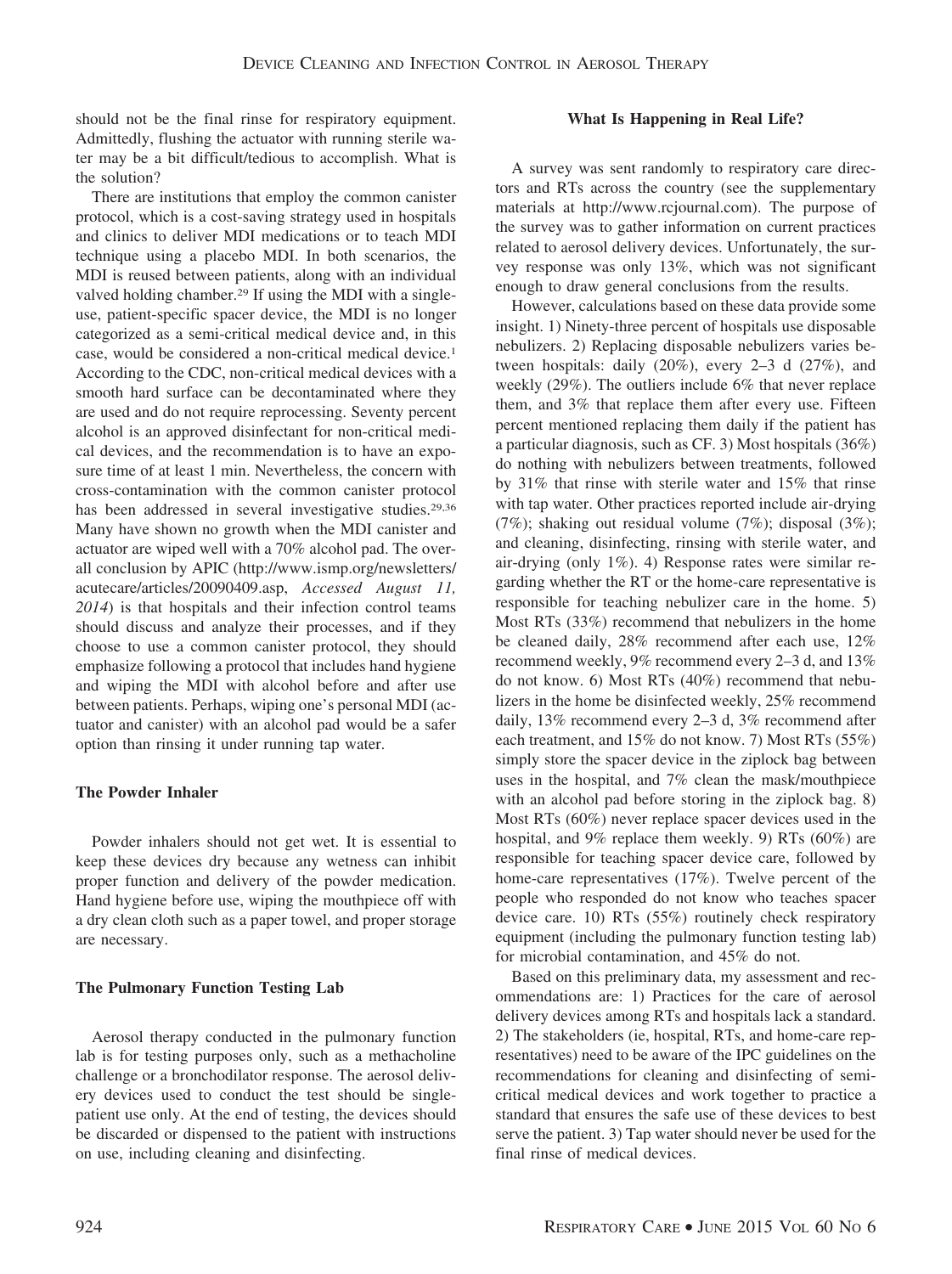## **Teaching Device Cleaning**

I hear and I forget. I see and I remember. I do and I understand.—Confucius 450 BC

The cleaning and disinfecting of aerosol devices are learned skills, and people learn in a variety of ways. To meet everyone's needs, it is important when teaching a skill that you appeal to all of the learning styles: verbal, visual, tactile, and written.

## **Verbal**

Instructions usually include a verbal description. According to the American Medical Association Foundation, there are ways health-care providers can improve communication with patients.37 These recommendations include slow pacing, the use of plain nonmedical language, limiting instruction to only what the patient needs to know, and repetition. This is not dumbing down the information; it is respecting the patient's need to clearly understand the material to avoid any misunderstanding.

The instruction for cleaning and disinfecting an aerosol device should include: 1) the purpose of cleaning, disinfecting, and drying the device; 2) an understanding that the patient will be provided with written instructions; 3) the importance of hand hygiene when handling the devices; 4) the steps for device care: cleaning, disinfecting, rinsing (if using a cold disinfectant), and drying; 5) a detailed explanation of the options for disinfecting (allow the patient to decide on the one that best suits them *and* the device); 6) repeat instructions; and 7) have learner repeat instructions.

#### **Visual**

The instructions for cleaning and disinfecting aerosol devices should include a visual demonstration of the equipment: 1) taking the device apart for cleaning, 2) laying the parts out for drying, and 3) putting the device back together without contaminating the inside sections of the device.

#### **Tactile**

To learn the skill of handling the equipment properly, the patient (or parent or caregiver) needs to return the demonstration provided above. This is learning by doing, which is key for understanding the lesson.

#### **Written**

People learning a skill can relax during the instruction if they are aware that they will have written instructions on cleaning, disinfecting, and drying the aerosol device. Handouts are an important tool for teaching a skill, and health education reading materials are more effective if the writing is at a 6th– 8th grade reading level.38 In addition to the writing level, there are a few other tips for creating an effective handout<sup>37</sup>: 1) keep it simple, 2) keep it short, 3) limit content to key information only (what patients need to know), 4) use words that a nonmedical person understands, and 5) use a 12–14-point font size.

#### **RT Responsibility**

RTs are ideally suited to educate patients on aerosol therapy and infection control. RTs have been educated in school and at their institutions on the best practices for aerosol delivery and the importance of infection control. RTs have clinical knowledge and experience in providing aerosol therapy to patients and are in a position to set examples for the correct use and care of aerosol therapy devices. However, there are challenges that need to be addressed by the profession. As Lester et al<sup>3</sup> pointed out in their survey study, a standard for cleaning, disinfecting, and replacing aerosol delivery devices needs to be established and put into practice. In addition, it is well documented that health-care providers' knowledge of aerosol device use is inadequate.30

To take on the responsibility and opportunity to educate and provide instructions to patients on the use and care of aerosol delivery devices, the RT must have a firm understanding of how to correctly use the devices. There are several resources available to the RT, such as IPC guidelines, manufacturers' instructions for use, journal articles and peer-review literature, professional organizations, hospital policies and procedures, and their clinical educators. In addition, the RT must be aware of the many patientrelated issues that exist in aerosol therapy, which include (but are not limited to) poor technique, mismatch of patient and device, and adherence.<sup>30</sup> Finally and of high importance, the RT must have a firm awareness and understanding of the IPC guidelines to instruct patients on how and why to care for aerosol devices between uses (Table 4).

Not every RT wants to be in charge of patient education. Nevertheless, the RT is in the position of educating patients by virtue of providing aerosol therapy. However, the RT is not alone. RTs are members of the medical team, and it is in all of the stakeholders best interest to play a role in providing patient education. As pointed out in "Problems with inhaler use: a call for improved clinician and patient education,"39 it is the prescribing clinician and the dispensing pharmacist who have the primary responsibility for patient education. The authors of this paper concluded, "As patient-care advocates, we need to educate administrators and legislators of the need to make time for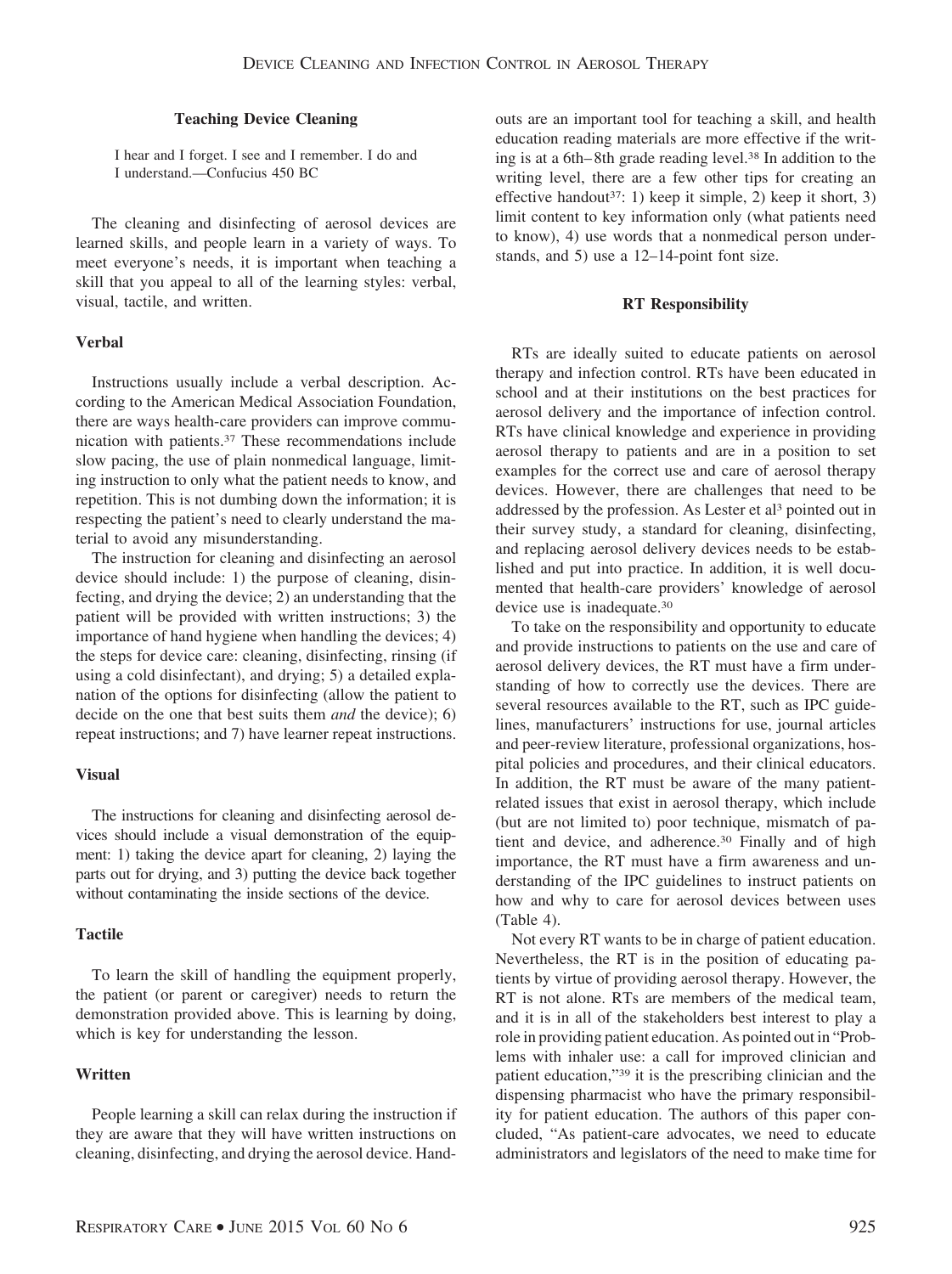#### Table 4. Links to Infection Prevention and Control Guidelines

| Centers for Disease Control and Prevention     |
|------------------------------------------------|
| www.cdc.gov/mmwr/preview/mmwrhtml/rr5303a1.htm |
| American Association for Respiratory Care      |

rc.rcjournal.com/content/57/4/613.full.pdf

Healthcare Infection Control Practices Advisory Committee www.cdc.gov/hicpac/pdf/guidelines/disinfection\_nov\_2008.pdf

Cystic Fibrosis Foundation www.jstor.org/stable/10.1086/676882

*Accessed February 12, 2015.*

#### Table 5. Respiratory Therapist Responsibilities

Practice and teach hand hygiene.

Practice and teach aseptic technique when using aerosol delivery devices.

- Be knowledgeable of the standard procedures for using aerosol delivery devices.
- Be aware of the infection prevention and control guidelines/recommendations for the handling and care (ie, cleaning/disinfecting/drying) of aerosol delivery devices.
- Understand the patient-related issues in aerosol therapy to enhance your patient education efforts.
- Be a patient advocate. Seek support and guidance from all stakeholders (hospital administrators, medical teams, manufacturers, professional organizations, and government legislatures) to assist you in providing quality care, education, and time for the patients you serve.

teaching and provide resources so that proper education is the norm rather than the exception" (Table 5).

# **Routine Checking for Microbial Colonization: Yes or No?**

In general, the correct answer is no. If you are following the recommended IPC procedures/processes between patients in the pulmonary function testing lab or elsewhere, there is no need to look for microbes. If you are doing all of the correct steps for IPC, the important question to ask is what are you going to do differently if you *do* find microbes?

The recommendation for infection and microbiologic surveillance by the CDC/HICPAC states, "In the absence of specific clinical, epidemiologic, or infection-control objectives, do not routinely perform surveillance cultures of patients or of equipment or devices used for respiratory therapy, pulmonary-function testing, or delivery of inhalation anesthesia."17 There are situations that warrant looking for microbial contamination. An outbreak, for example, requires a thorough plan to investigate and locate the source of the outbreak to control and/or stop it. This requires a strategic operation or plan to determine the source of contamination. Is it geographical, temporal, organizational, or water-borne (personal communication, 2014, Angie Rupp, Infection Control Director, Ann & Robert H Lurie Children's Hospital of Chicago, Chicago, Illinois)?

Another situation that warrants looking for microbes is if there is a burning question in need of an answer or to support or add to the literature: in other words, a research study. I personally had a burning question when I surveyed the nebulizers used by subjects with CF in the hospital setting.4 I wanted to know if our hospital policy for nebulizer care was safe for the patients, and this required that I check the nebulizers for bacteria. It was *not* a routine check.

What is important and successful is to routinely check or audit adherence to recommended IPC practices and quality-improvement programs in the health-care setting. Such audits are now required by credentialing organizations, namely The Joint Commission.28 These audits are not punitive; rather, they are designed to provide feedback to the health-care team and reinforce implementation of IPC guidelines for patient safety.

#### **Summary**

My best effort in this article is to share with you the current IPC guidelines of the Cystic Fibrosis Foundation for nebulizer care, and my intention is for clinicians to be aware of these guidelines. The RT is in the first-line of patient education and has a critical role in patients successfully using their aerosol devices correctly and safely. My hope is that clinicians embrace their profession and the resources available to work toward a standard in aerosol device cleaning and infection control. It is a team effort. All stakeholders (respiratory care departments, hospital administrators, infection-control teams, physicians, nurses, manufacturers, governments, professional organizations) need to cooperate, communicate, and share in the responsibility of ensuring the safe use of aerosol delivery devices.

#### **REFERENCES**

- 1. Rutala WA, Weber DJ, Healthcare Infection Control Practices Advisory Committee (HICPAC). Guideline for disinfection and sterilization in healthcare facilities, 2008. http://www.cdc.gov/hicpac/pdf/ guidelines/disinfection\_nov\_2008.pdf. *Accessed February 12, 2015*.
- 2. Saiman L, Siegel J, Cystic Fibrosis Foundation. Infection control recommendations for patients with cystic fibrosis: microbiology, important pathogens, and infection control practices to prevent patientto-patient transmission. Infect Control Hosp Epidemiol 2003;24(5 Suppl):S6-S52.
- 3. Lester MK, Flume PA, Gray SL, Anderson D, Bowman CM. Nebulizer use and maintenance by cystic fibrosis patients: a survey study. Respir Care 2004;49(12):1504-1508.
- 4. O'Malley CA, VandenBranden SL, Zheng XT, Polito AM, McColley SA. A day in the life of a nebulizer: surveillance for bacterial growth in nebulizer equipment of children with cystic fibrosis in the hospital setting. Respir Care 2007;52(3):258-262.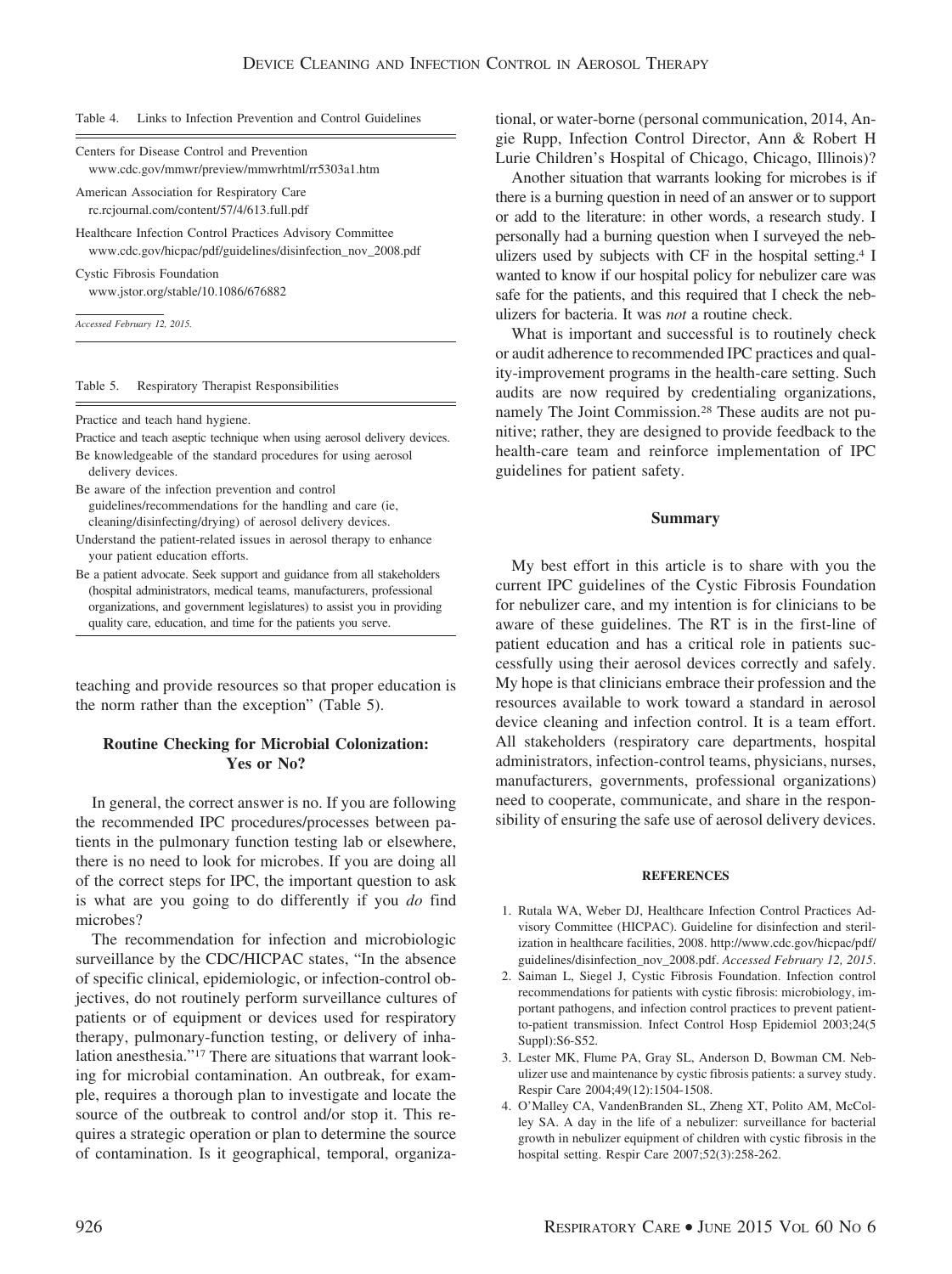- 5. Garber E, Desai M, Zhou J, Alba L, Angst D, Cabana M, et al. Barriers to adherence to cystic fibrosis infection control guidelines. Pediatr Pulmonol 2008;43(9):900-907.
- 6. Lugtenberg M, Zegers-van Schaick JM, Westert GP, Burgers JS. Why don't physicians adhere to guideline recommendations in practice? An analysis of barriers among Dutch general practitioners. Implement Sci 2009;4:54.
- 7. Savant AP, O'Malley C, Bichl S, McColley SA. Improved patient safety through reduced airway infection rates in a paediatric cystic fibrosis programme after a quality improvement effort and infection prevention and control measures. BMJ Qual Saf 2014;23(Suppl 1): i73-i80.
- 8. Hutchinson GR, Parker S, Pryor JA, Duncan-Skingle F, Hoffman PN, Hodson ME, et al. Home-use nebulizers: a potential primary source of *Burkholderia cepacia* and other colistin-resistant, Gramnegative bacteria in patients with cystic fibrosis. J Clin Microbiol 1996;34(3):584-587.
- 9. Pitchford KC, Corey M, Highsmith AK, Perlman R, Bannatyne R, Gold R, et al. *Pseudomonas* species contamination of cystic fibrosis patients' home inhalation equipment. J Pediatr 1987;111(2):212-216.
- 10. Rosenfeld M, Joy P, Nguyen CD, Krzewinski J, Burns JL. Cleaning home nebulizers used by patients with cystic fibrosis: is rinsing with tap water enough? J Hosp Infect 2001;49(3):229-230.
- 11. Jakobsson BM, Onnered AB, Hjelte L, Nyström B. Low bacterial contamination of nebulizers in home treatment of cystic fibrosis patients. J Hosp Infect 1997;36(3):201-207.
- 12. Hamill RJ, Houston ED, Georghiou PR, Wright CE, Koza MA, Cadle RM, et al. An outbreak of *Burkholderia* (formerly *Pseudomonas*) *cepacia* respiratory tract colonization and infection associated with nebulized albuterol therapy. Ann Intern Med 1995;122(10): 762-766.
- 13. Sanders CV Jr, Luby JP, Johanson WG Jr, Barnett JA, Sanford JP. *Serratia marcescens* infections from inhalation therapy medications: nosocomial outbreak. Ann Intern Med 1970;73(1):15-21.
- 14. Ramsey AH, Skonieczny P, Coolidge DT, Kurzynski TA, Proctor ME, Davis JP. *Burkholderia cepacia* lower respiratory tract infection associated with exposure to a respiratory therapist. Infect Control Hosp Epidemiol. 2001;22(7):423-426.
- 15. Vassal S, Taamma R, Marty N, Sardet A, d'Athis P, Brémont F, et al. Microbiologic contamination study of nebulizers after aerosol therapy in patients with cystic fibrosis. Am J Infect Control 2000;28(5): 347-351.
- 16. Cobben NA, Drent M, Jonkers M, Wouters EF, Vaneechoutte M, Stobberingh EE. Outbreak of severe *Pseudomonas aeruginosa* respiratory infections due to contaminated nebulizers. J Hosp Infect 1996;33(1):63-70.
- 17. Tablan OC, Anderson LJ, Besser R, Bridges C, Hajjeh R, CDC, Healthcare Infection Control Practices Advisory Committee. Guidelines for preventing health care-associated pneumonia 2003: recommendations of the CDC and the Healthcare Infection Control Practices Advisory Committee. MMWR Recomm Rep 2004;53(RR-3): 1-36.
- 18. Craven DE, Lichtenberg DA, Goularte TA, Make BJ, McCabe WR. Contaminated medication nebulizers in mechanical ventilation circuits. Source of bacterial aerosols. Am J Med 1984;77(5):834-838.
- 19. Mastro TD, Fields BS, Breiman RF, Campbell J, Plikaytis BD, Spika JS. Nosocomial Legionnaires' disease and use of medication nebulizers. J Infect Dis 1991;163(3):667-671.
- 20. Reboli AC, Koshinski R, Arias K, Marks-Austin K, Stieritz D, Stull TL. An outbreak of *Burkholderia cepacia* lower respiratory tract infection associated with contaminated albuterol nebulization solution. Infect Control Hosp Epidemiol 1996;17(11):741-743.
- 21. Healthcare Infection Control Practices Advisory Committee, Centers for Disease Control and Prevention (U.S.). Guidelines for preventing health-care-associated pneumonia, 2003 recommendations of the CDC and the Healthcare Infection Control Practices Advisory Committee. Respir Care 2004;49(8):926-939.
- 22. Centers for Disease Control and Prevention. Guideline for prevention of nosocomial pneumonia. Respir Care 1994;39(12):1191-1236.
- 23. Hess DR. Guidelines for preventing health-care associated pneumonia, 2003: buyer beware! Respir Care 2004;49(8):891-893.
- 24. Ari A, Restrepo RD, American Association for Respiratory Care. Aerosol delivery device selection for spontaneously breathing patients: 2012. Respir Care 2012;57(4):613-626.
- 25. Standaert TA, Morlin GL, Williams-Warren J, Joy P, Pepe MS, Weber A, Ramsey BW. Effects of repetitive use and cleaning techniques of disposable jet nebulizers on aerosol generation. Chest 1998; 114(2):577-586.
- 26. Weber DJ, Rutala WA, Sickbert-Bennett EE. Outbreaks associated with contaminated antiseptics and disinfectants. Antimicrob Agents Chemother 2007;51(12):4217-4224.
- 27. Friedman C. Infection prevention and control programs. In: Carrico R. APIC text of infection control and epidemiology, 2011. http:// text.apic.org/item-2/chapter-1-infection-prevention-and-controlprograms/basic-principles*. Accessed March 20, 2014*.
- 28. Saiman L, Siegel JD, LiPuma JL, Brown RF, Bryson EA, Chambers MJ, et al. Infection prevention and control guideline for cystic fibrosis: 2013 update. Infect Control Hosp Epidemiol 2014;35(Suppl 1):S1-S67.
- 29. Neel S, Tauman A. Can successful implementation of the common canister program deliver cost containment and improved infection control? Hosp Pharm 2012;47(9):700-711.
- 30. Hess DR. Aerosol delivery devices in the treatment of asthma. Respir Care 2008;53(6):699-723; discussion 723-725.
- 31. Cohen HA, Cohen Z, Pomeranz AS, Czitron B, Kahan E. Bacterial contamination of spacer devices used by asthmatic children. J Asthma 2005;42(3):169-172.
- 32. Mitchell JP, Coppolo DP, Nagel MW. Electrostatics and inhaled medications: influence on delivery via pressurized metered-dose inhalers and add-on devices. Respir Care 2007;52(3):283-300.
- 33. Piérart F, Wildhaber JH, Vrancken I, Devadason SG, Le Souëf PN. Washing plastic spacers in household detergent reduces electrostatic charge and greatly improves delivery. Eur Respir J 1999;13(3):673- 678.
- 34. Slader CA, Reddel HK, Bosnic-Anticevich SZ. Lack of awareness of need to clean CFC-free metered-dose inhalers. J Asthma 2004;41(3): 367-373.
- 35. Bamber MG. Difficulties with CFC-free salbutamol inhaler. Lancet 1996;348(9043):1737.
- 36. Mabbott FA, Mullen AB, Smith A, Smith G, Boyter AC. Qualitative analysis of microbial contamination of inhalers. J Hosp Infect 2011; 77(3):277-278.
- 37. Krueger-Parkinson R. Right language. The challenge to improve health literacy: what RTs need to know to communicate effectively with patients. AARC Times 2005;29(5):41-43.
- 38. Davis TC, Mayeaux EJ, Fredrickson D, Bocchini JA Jr, Jackson RH, Murphy PW. Reading ability of parents compared with reading level of pediatric patient education materials. Pediatrics 1994;93(3):460- 468.
- 39. Fink JB, Rubin BK. Problems with inhaler use: a call for improved clinician and patient education. Respir Care 2005;50(10):1360-1374; discussion 1374-1375.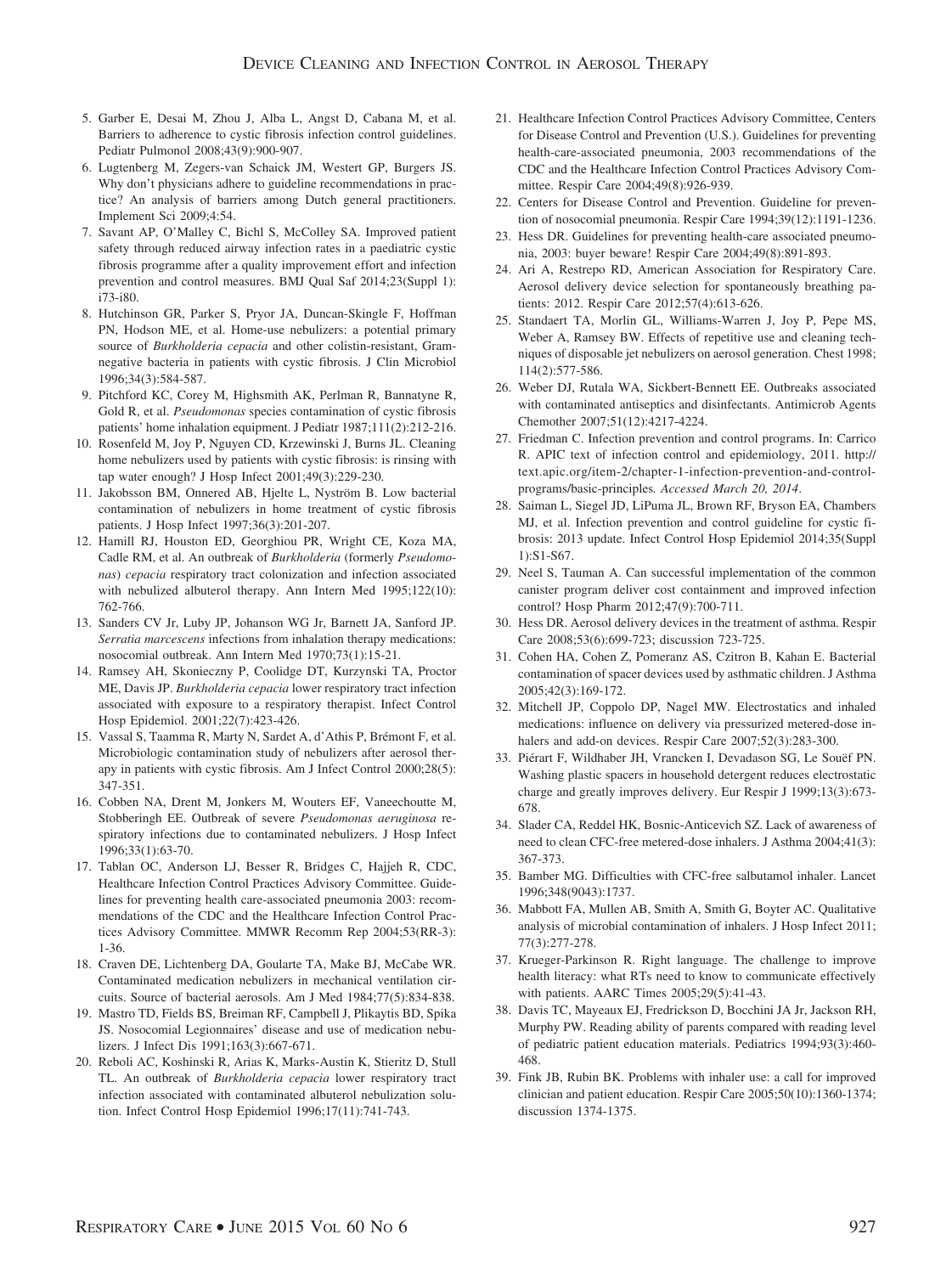# **Discussion**

**Berlinski:** Thank you for the nice review. I have a couple of comments. One is that many of the instructions or package inserts of the nebulizers recommend using vinegar to clean the equipment, but I think that's a big no-no.

**O'Malley:** You are correct. Vinegar is a no-no. Vinegar is not a recommended disinfectant.

**Berlinski:** But many devices out there have that recommendation. With respect to cleaning the PEP [positive expiratory pressure] devices, because that is really time consuming, if you put a bacterial filter between the mouthpiece and the device, why would you need to do that? You don't run any aerosols through the device. Why would you need to open it up to clean it?

**O'Malley:** In the hospital or in the home?

**Berlinski:** Hospital. I can get a \$1 disposable filter that you put between (on that device you showed there, or even the one that did not open), but if you don't run aerosols, which you probably shouldn't be doing anyway, you're not breathing, and you're using a filter, I'm not sure I see the need of going through all the trouble. The problem is that the parts are extremely complex, and the likelihood of this being achieved is probably low with the current resources that are given. You just stated that you don't have a dedicated RT [respiratory therapist] to do this for your pulmonary clinic, so that tells you a little bit about how this goes.

**O'Malley:** I did see a picture of a MetaNeb circuit with a filter, and I was confused about that because wouldn't it filter the aerosol particles? I wasn't sure about that, but if it's just a PEP device without an add-on aerosol, I've always questioned, "Is it less harmful?" Since you're not including aerosol particles into the lungs, can one be less diligent about the cleaning and disinfecting? I'm not sure. Perhaps, but the PEP device does come in contact with mucous membranes, so it is a semi-critical medical device. In the hospital setting, we use these oscillating PEP devices, and we require that the patient or the caregiver clean it with sterile water and soap, rinse with sterile water, and let it airdry every evening. So if you use a filter, is that better than doing that? I don't know.

**Berlinski:** If you used a filter, you would probably just need to wash the mouthpiece.

**O'Malley:** Or replace it.

**Berlinski:** Or replace it, if you wanted. That would be a very inexpensive way.

**O'Malley:** It might be a better way; I'm going to look into that. Thank you.

**Hess:** The question I have is what evidence do we have that it matters? Do we know that any patient has ever had a bad outcome because of not cleaning the PEP device?

**O'Malley:** Bacterial contamination of home nebulizers is well documented, but there is no proof that a person got sick from personal equipment.

**Hess:** My concern is that we come up with these guidelines that seem to make sense (and I would agree that it seems to make sense), but early in my career, we thought we needed to change the ventilator circuit every day for infection-control purposes. And then we learned that the best thing was to not change it at all, as far as infection control. Throwing in an expense like a filter or time for cleaning, lacking the evidence that it makes a difference, concerns me. The other one is wiping off a mouthpiece with an alcohol wipe. I've never done that in 40 years. Maybe I should? But again, what's the evidence that it makes a difference? When I do my next clinical shift, should I put a whole bunch of alcohol wipes in my jacket pocket so I can wipe off the nebulizers after the treatments?

**O'Malley:** There are no data to support the specific practice of wiping the mouthpiece of the nebulizer with alcohol after use; however, if I'm a patient in a hospital bed and they handed me the mouthpiece I used 4 hours earlier and it looks dirty and feels crusty, I would really appreciate someone taking the time to clean my mouthpiece with an alcohol pad after I use it.

**Berlinski:** The issue is that studies have shown that, in patients with CF [cystic fibrosis], the same bacteria found in their oropharynx and lungs grow in the nebulizer, so their concerns are with multidrug-resistant bacteria. You know that nebulizers disseminate droplets more than 3 feet away from the patient, so there's risk of transmission to other patients. There's also the risk of sending these bacteria present in the oropharynx deeper into the lungs. I think that's where the concern stems from and why these guidelines are being developed.

**Hess:** The same thing applies with ventilator circuits: patients exhale whatever is in their lungs into the circuit and then breathe it in again. Is there any evidence that that results in recolonization of patients?

**‡ Fink:** I remember back at the time we were looking at ventilator circuits, we had been using the PB [Puritan-Bennett] Cascade with the bubble humidifiers, and people identified that it made micro-aerosols and that was a source of contamination. So we went to HMEs [heat-and-moisture exchang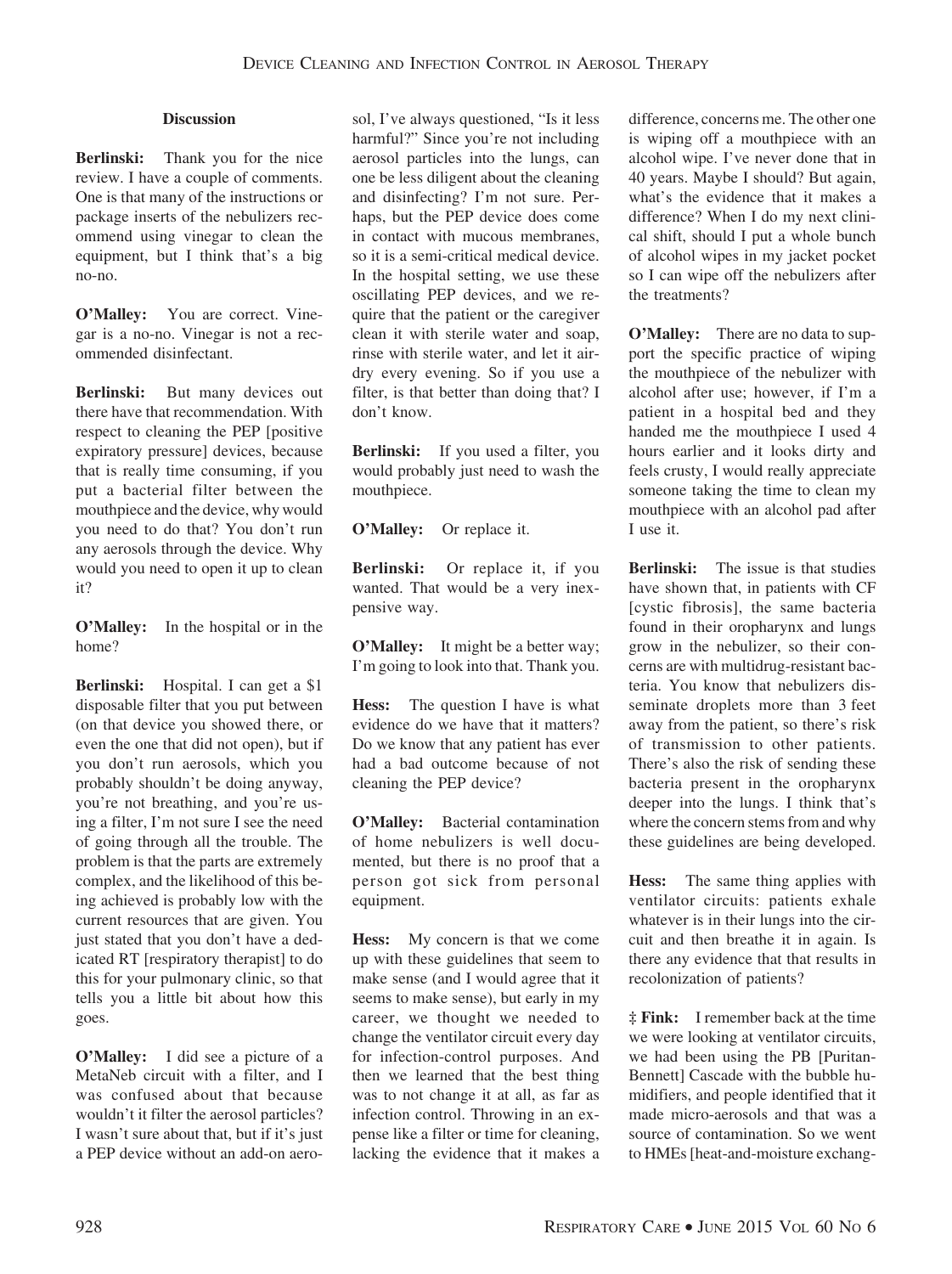ers] and pass-over humidifiers to eliminate mechanisms to transmit the bugs back to the patient unless it was contaminated condensate that you poured back down the tube. That's why your study was so pivotal in terms of needing to change the circuits. I don't think we would be able to do that as effectively if we were still using humidifiers that made aerosols.

**Hess:** We were. I can tell you that in our study<sup>1</sup> published 20 years ago on the frequency of changing ventilator circuits, we were still using Cascade humidifiers.

**Berlinski:** I'd like to go back to your question. Probably the difference between patients with CF and patients receiving mechanical ventilation is that the acquisition of certain pathogens in CF is associated with deterioration of your clinical status, namely, *P. aeruginosa*, multidrug-resistant organisms, *Burkholderia cepacia*. There's a big group of pathogens that you really don't want to acquire, and the reality is that even though therapists use gowns and gloves for every single procedure when you are in the room of a patient with CF, there's still risk of cross-contamination. That's probably one difference between those 2 conditions.

**‡ Fink:** Can I ask a different question? One of my biggest concerns in the hospital is there's really no safe place to clean, wash, and disinfect nebulizers at the bedside. It's a germy nasty place, and we generally take these things that are partially air-dried, stick them in a bag, and let them fester between treatments, which has always scared me a little bit. Your MDI [metered-dose inhaler] information was really interesting. A lot of places, because of the high cost of MDIs, have started sharing common canisters. I'm wondering whether there's any evidence that supports that practice in terms of carrying bugs from one patient to the other with a shared canister. One last thing: dishwashers for cleaning? I don't know where we started with that, but I look at my dishwasher, and there's all this stuff (bits of food) from the last couple of months as small particulate down in the recesses of the device that may not be infected but certainly provide a great growth medium. For vibrating mesh nebulizers, I think these particles are at risk to clog the mesh. Is it really safe and effective to use dishwashers for home care for cleaning rather than some of these other methods?

**O'Malley:** When I share with families the options for disinfection, most are not comfortable with the dishwasher for all the reasons that you just mentioned, but there are some who have these state-of-the-art, very hightech dishwashers. There's no temperature probe on it, but they say the steam billows out for 45 minutes, and when the cycle is done and you open up that stainless steel door, it's shining bright clean and dry. Okay, if I had that kind of dishwasher, I would be comfortable using it as a disinfectant for my respiratory care equipment.

**‡ Fink:** Is there any evidence to support dishwashers being used?

**O'Malley:** It's about temperature and time: 158°F for 30 minutes.

**‡ Fink:** So it's the assumption that the temperature and time are effective from other studies being applied to the dishwasher?

**O'Malley:** It is not an assumption that the time (30 minutes) and the temperature (158°F) will disinfect the equipment, but it may be an assumption that your dishwasher achieves this! As far as the canister, are you talking about the actual MDI medication canister? Isn't that single-patient use only?

**‡ Fink:** Some hospitals have gone to canister sharing.

**O'Malley:** Ewww.

**‡ Fink:** I had the same response!

**O'Malley:** There is the common canister protocol, which is to wipe the canister and boot well with 70% alcohol after each patient and before each use, and evidence shows that this results in no growth of bacteria on the equipment, but when we are still struggling to get people to use good aseptic technique and good handwashing technique, I would think that canister sharing has a high possibility for crosscontamination. And I would say the same for the instruction canisters, the placebos. If I'mteaching someone how to use an MDI, I go to the Pyxis and get out a brand new 60-actuation MDI and a new spacer, and I deliver the dose. If it's a first-time user, it's also an opportunity to make sure they tolerate the medication.

**Restrepo:** I'd like to respond to Dean's comment. I am with you; I think we pay a lot of attention to all these things. Don't get me wrong; it's one thing to put bacteria intentionally into a closed system with poor care. That's not the case; I don't think there's a discussion there. The second thing is how much care is really needed to insert bacteria into the circuit for them to cause pneumonias. We look at the risk factors for VAP (ventilator-associated pneumonia), which is one of the big concerns, and this doesn't really come up as a target unless you have soiled the circuit. I think that a lot of this evidence comes from the suggestion that the lungs are sterile; we know that the microbiological story has shown us that the lungs are really not sterile. All these bacteria are there, and they're going back and forth. Would that be the same premise of what happens when you aerosolize and what happens when you drink tap water? That's not the only way that bacteria can go directly into the lungs. I think the story outside is very different from that in the hospital, but